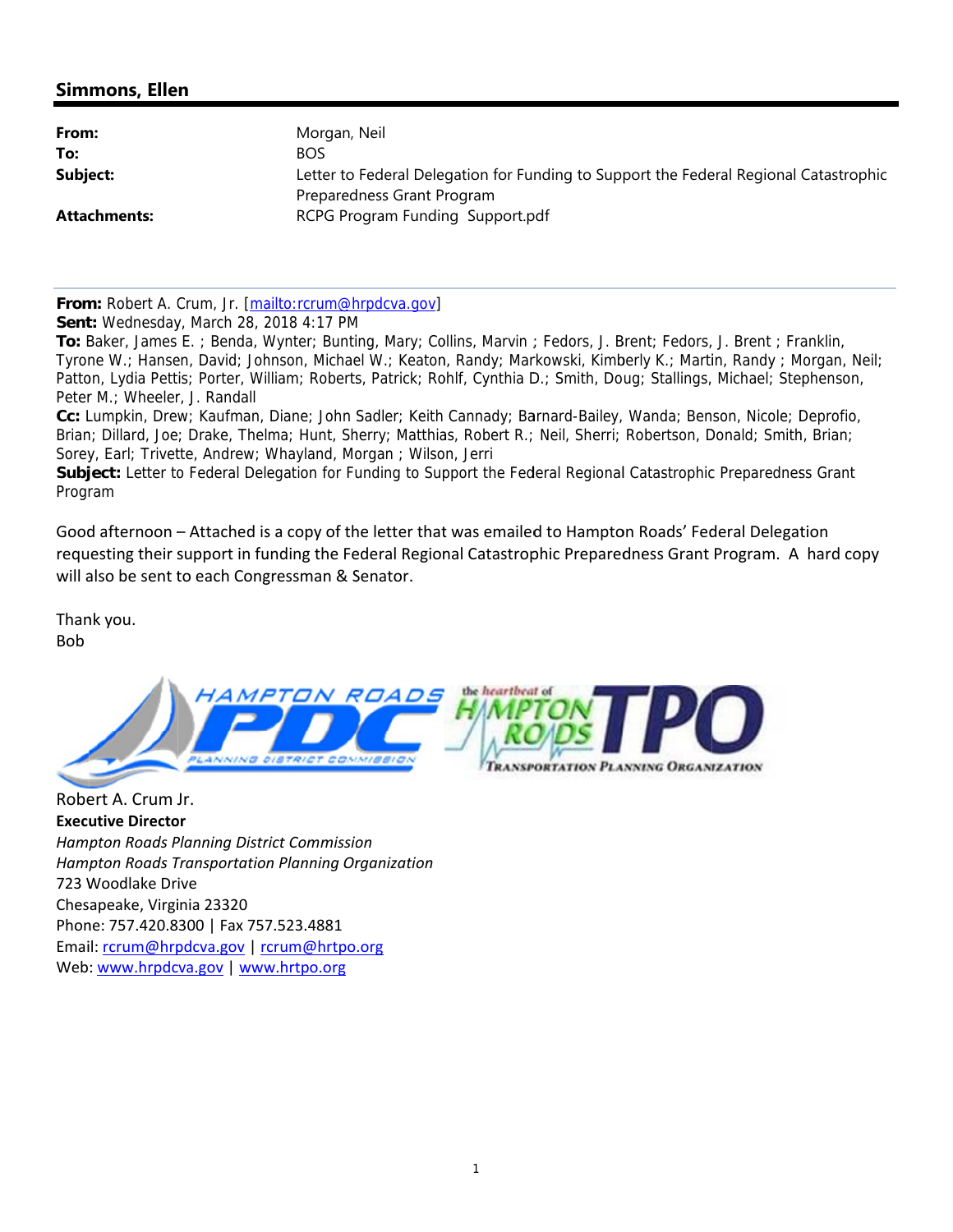

MEMBER

ELLA P. WARD, CHAIR . MICHAEL J. HIPPLE, VICE-CHAIR . R. RANDY MARTIN, TREASURER

ROBERT A. CRUM, JR., EXECUTIVE DIRECTOR/SECRETARY

| <b>JURISDICTIONS</b>  | March 28, 2018                                                                                                                                                                                                                                                                                                                                                                                                                |                                                                                                              |  |
|-----------------------|-------------------------------------------------------------------------------------------------------------------------------------------------------------------------------------------------------------------------------------------------------------------------------------------------------------------------------------------------------------------------------------------------------------------------------|--------------------------------------------------------------------------------------------------------------|--|
| <b>CHESAPEAKE</b>     | The Honorable Timothy Kaine<br>Senator                                                                                                                                                                                                                                                                                                                                                                                        | The Honorable Mark R. Warner<br>Senator                                                                      |  |
| <b>FRANKLIN</b>       | <b>United States Senate</b><br>222 Central Park Avenue, Suite 102<br>Virginia Beach, VA 23462                                                                                                                                                                                                                                                                                                                                 | <b>United States Senate</b><br>101 W. Main Street, Suite 4900<br>Norfolk, VA 23510                           |  |
| <b>GLOUCESTER</b>     | The Honorable A. Donald McEachin                                                                                                                                                                                                                                                                                                                                                                                              | The Honorable Bobby Scott                                                                                    |  |
| <b>HAMPTON</b>        | Congressman<br>U.S. House of Representatives<br>131 N. Saratoga Street, Suite B<br>Suffolk, VA 23434                                                                                                                                                                                                                                                                                                                          | Congressman<br>U.S. House of Representatives<br>2600 Washington Avenue, Suite 1010<br>Newport News, VA 23607 |  |
| <b>ISLE OF WIGHT</b>  |                                                                                                                                                                                                                                                                                                                                                                                                                               |                                                                                                              |  |
|                       | The Honorable Scott Taylor<br>Congressman                                                                                                                                                                                                                                                                                                                                                                                     | The Honorable Rob Wittman<br>Congressman                                                                     |  |
| <b>JAMES CITY</b>     | <b>U.S. House of Representatives</b><br>1 Columbus Center, Suite 900                                                                                                                                                                                                                                                                                                                                                          | U.S. House of Representatives<br>6501 Mechanicsville Turnpike, Suite 102                                     |  |
| <b>NEWPORT NEWS</b>   | Virginia Beach, VA 23462                                                                                                                                                                                                                                                                                                                                                                                                      | Mechanicsville, VA 23111                                                                                     |  |
| <b>NORFOLK</b>        | Support for funding of the Federal Regional Catastrophic Preparedness Grant<br>RE:<br>Program (RCPGP)                                                                                                                                                                                                                                                                                                                         |                                                                                                              |  |
| POQUOSON              |                                                                                                                                                                                                                                                                                                                                                                                                                               |                                                                                                              |  |
| PORTSMOUTH            | Dear Senator Kaine, Senator Warner, Congressman McEachin, Congressman Scott,<br>Congressman Taylor and Congressman Wittman:                                                                                                                                                                                                                                                                                                   |                                                                                                              |  |
| <b>SMITHFIELD</b>     | The Hampton Roads Planning District Commission (HRPDC) staff requests your<br>support for funding of the Federal Regional Catastrophic Preparedness Grant<br>Program (RCPGP) in the amount of \$35 million. The HRPDC represents 17 local                                                                                                                                                                                     |                                                                                                              |  |
| <b>SOUTHAMPTON</b>    | governments and over 1.7 million residents in southeastern Virginia. Funding for<br>this program would greatly assist our region's 17 localities in developing regionally                                                                                                                                                                                                                                                     |                                                                                                              |  |
| <b>SUFFOLK</b>        | coordinated plans to prevent and prepare for catastrophic events in the Hampton<br>Roads region.                                                                                                                                                                                                                                                                                                                              |                                                                                                              |  |
| <b>SURRY</b>          | Following Hurricanes Katrina and Rita, the federal government recognized the need<br>to have a regional and collaborative approach in responding to catastrophic<br>emergencies. Funding through the RCPGP supports the coordination of regional all-                                                                                                                                                                         |                                                                                                              |  |
| <b>VIRGINIA BEACH</b> | hazard planning for catastrophic events, including the development of integrated<br>planning communities, plans, protocols, and procedures to manage a catastrophic<br>event. The U.S. Troop Readiness, Veterans' Care, Katrina Recovery, and Iraq<br>Accountability Appropriations Act, 2007 (Public Law 110-28) first provided funds<br>to Tier 1 urban regional areas, as selected by the Department of Homeland Security, |                                                                                                              |  |
| WILLIAMSBURG          |                                                                                                                                                                                                                                                                                                                                                                                                                               |                                                                                                              |  |
| <b>YORK</b>           |                                                                                                                                                                                                                                                                                                                                                                                                                               | to create plans to address catastrophic events in urban areas most at risk.                                  |  |